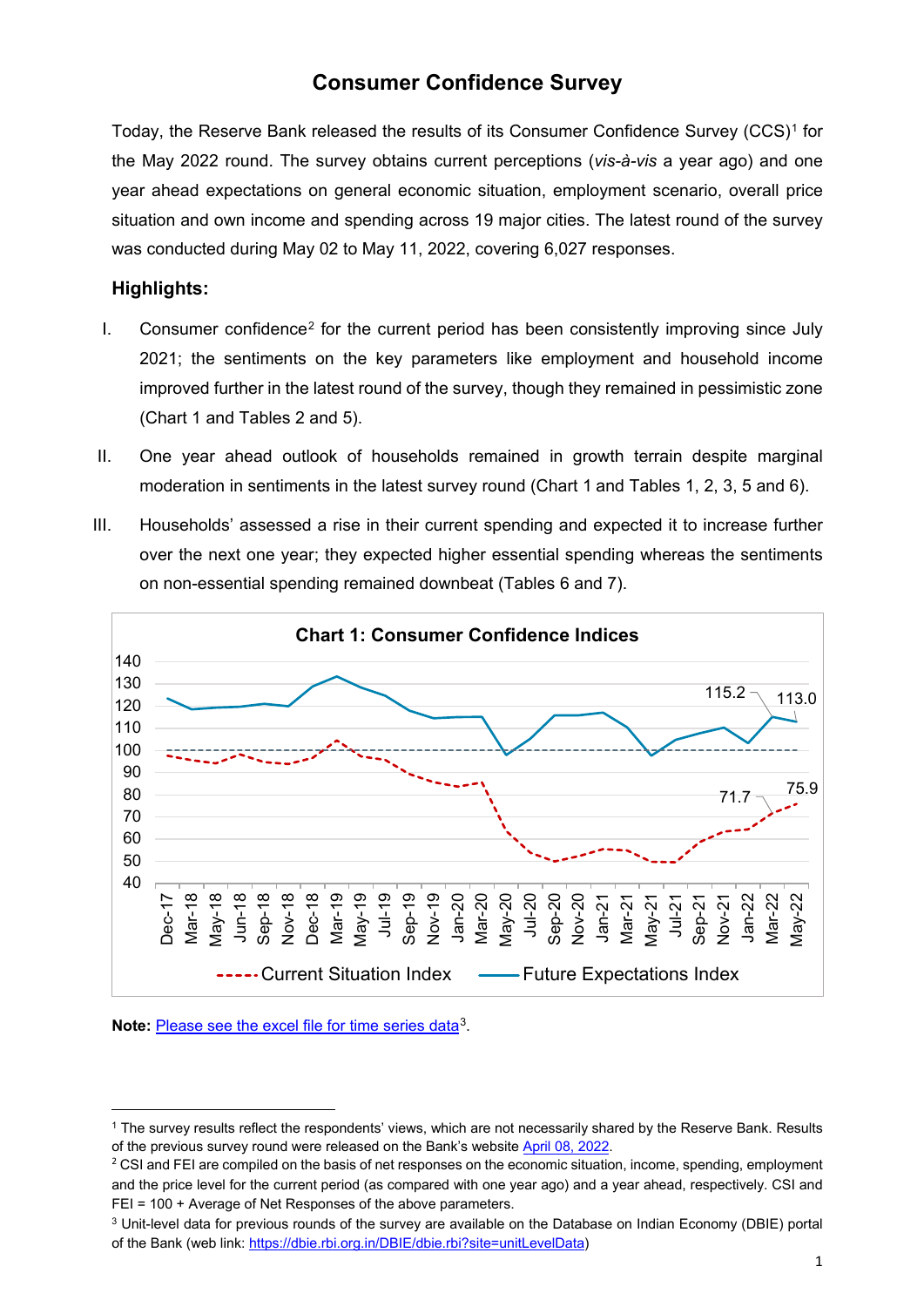|                           | <b>Summary based on Net Responses</b>                                           |                                                                                 |               |                                                                               |                                                                |               |        |  |  |  |  |
|---------------------------|---------------------------------------------------------------------------------|---------------------------------------------------------------------------------|---------------|-------------------------------------------------------------------------------|----------------------------------------------------------------|---------------|--------|--|--|--|--|
| <b>Main Variables</b>     |                                                                                 | <b>Current Perception</b><br>compared with one-year ago                         |               |                                                                               | One year ahead Expectations<br>compared with current situation |               |        |  |  |  |  |
|                           |                                                                                 | <b>Mar-22</b>                                                                   | <b>May-22</b> | Change                                                                        | Mar-22                                                         | <b>May-22</b> | Change |  |  |  |  |
| <b>Economic Situation</b> |                                                                                 | $-40.5$                                                                         | $-40.2$       |                                                                               | 13.5                                                           | 6.0           |        |  |  |  |  |
|                           | Employment                                                                      |                                                                                 | $-27.6$       |                                                                               | 22.7                                                           | 19.2          |        |  |  |  |  |
| Price Level               |                                                                                 | $-92.1$                                                                         | $-94.9$       | ш                                                                             | $-68.6$                                                        | $-71.1$       | ш      |  |  |  |  |
| Income                    |                                                                                 | $-26.0$                                                                         | $-18.9$       |                                                                               | 44.3                                                           | 44.0          |        |  |  |  |  |
| Spending                  |                                                                                 | 53.0                                                                            | 60.9          |                                                                               | 64.1                                                           | 66.7          |        |  |  |  |  |
| Index                     | <b>Consumer Confidence</b>                                                      | 71.7                                                                            | 75.9          |                                                                               | 115.2                                                          | 113.0         |        |  |  |  |  |
|                           | Positive Sentiments with sign of<br>improvement compared to last round          |                                                                                 |               | <b>Negative</b> Sentiments with sign of<br>improvement compared to last round |                                                                |               |        |  |  |  |  |
|                           | <b>Positive</b> Sentiments with sign of<br>deterioration compared to last round | <b>Negative</b> Sentiments with sign of<br>deterioration compared to last round |               |                                                                               |                                                                |               |        |  |  |  |  |
|                           | <b>Positive</b> Sentiments with no change<br>compared to last round             |                                                                                 |               | <b>Negative</b> Sentiments with no change<br>compared to last round           |                                                                |               |        |  |  |  |  |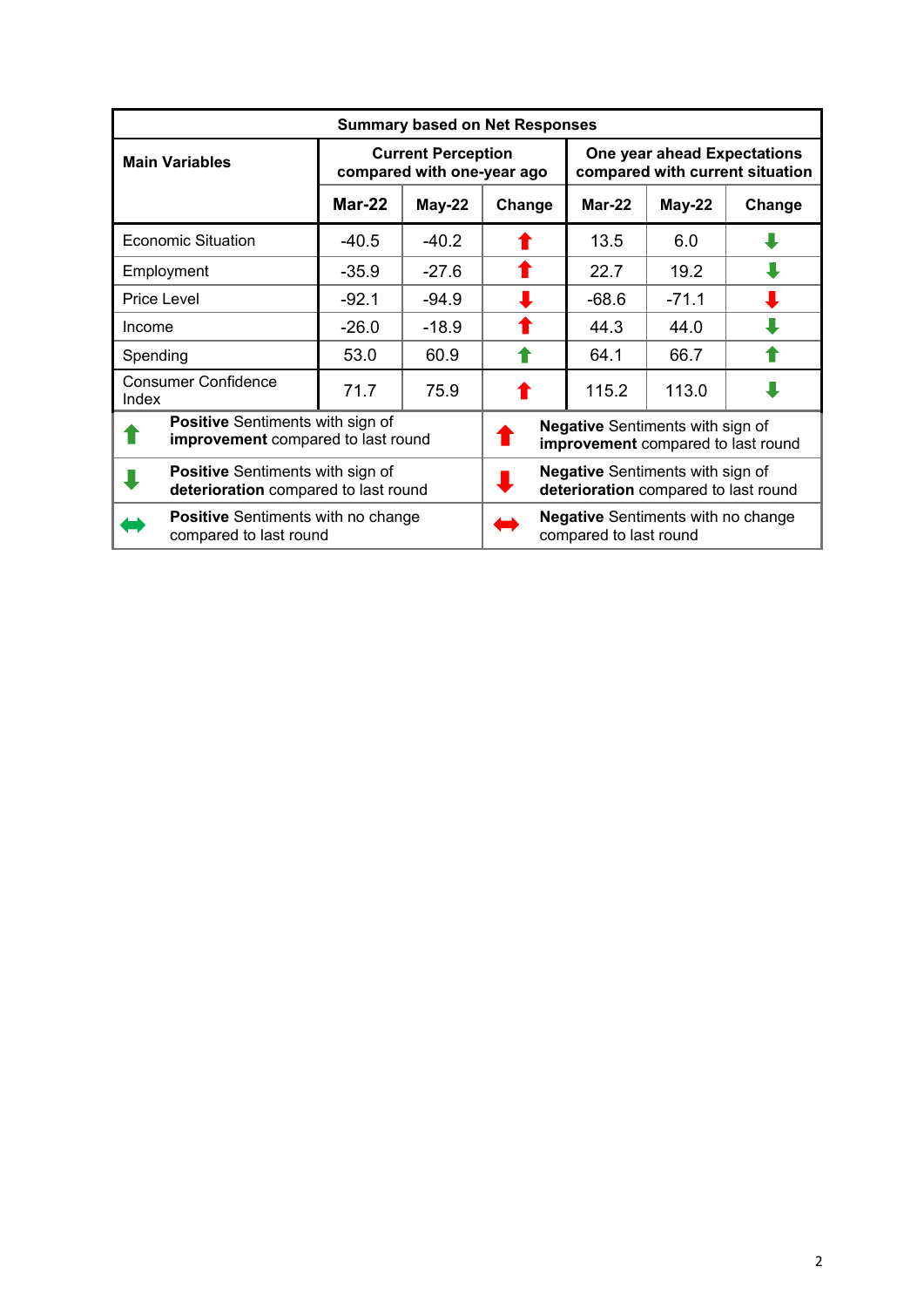### **Table 1: Perceptions and Expectations on the General Economic Situation**

| <b>Survey</b><br>Round |                 |                  | <b>Current Perception</b> |                               | One year ahead Expectation |                               |                       |                               |  |
|------------------------|-----------------|------------------|---------------------------|-------------------------------|----------------------------|-------------------------------|-----------------------|-------------------------------|--|
|                        | <b>Improved</b> | Remained<br>Same | Worsened                  | <b>Net</b><br><b>Response</b> | Will<br><b>Improve</b>     | Will<br>Remain<br><b>Same</b> | <b>Will</b><br>Worsen | <b>Net</b><br><b>Response</b> |  |
| May-21                 | 7.5             | 11.8             | 80.8                      | $-73.3$                       | 33.9                       | 15.3                          | 50.8                  | $-16.9$                       |  |
| $Jul-21$               | 10.0            | 12.1             | 78.0                      | $-68.0$                       | 40.1                       | 16.3                          | 43.6                  | $-3.4$                        |  |
| Sep-21                 | 15.4            | 13.0             | 71.6                      | $-56.2$                       | 42.3                       | 18.1                          | 39.6                  | 2.7                           |  |
| <b>Nov-21</b>          | 17.4            | 12.6             | 70.1                      | $-52.7$                       | 44.6                       | 17.3                          | 38.1                  | 6.4                           |  |
| $Jan-22$               | 17.8            | 15.6             | 66.7                      | $-48.9$                       | 40.8                       | 16.7                          | 42.5                  | $-1.7$                        |  |
| Mar-22                 | 21.7            | 16.2             | 62.2                      | $-40.5$                       | 49.2                       | 15.2                          | 35.7                  | 13.5                          |  |
| $May-22$               | 22.5            | 14.9             | 62.7                      | $-40.2$                       | 45.4                       | 15.3                          | 39.4                  | 6.0                           |  |

(Percentage responses)

### **Table 2: Perceptions and Expectations on Employment**

(Percentage responses)

|                        |                 |                                | <b>Current Perception</b> |                               | One year ahead Expectation |                               |                       |                               |  |  |
|------------------------|-----------------|--------------------------------|---------------------------|-------------------------------|----------------------------|-------------------------------|-----------------------|-------------------------------|--|--|
| <b>Survey</b><br>Round | <b>Improved</b> | <b>Remained</b><br><b>Same</b> | Worsened                  | <b>Net</b><br><b>Response</b> | Will<br>Improve            | Will<br>Remain<br><b>Same</b> | <b>Will</b><br>Worsen | <b>Net</b><br><b>Response</b> |  |  |
| May-21                 | 8.1             | 10.9                           | 81.0                      | $-73.0$                       | 36.0                       | 16.3                          | 47.6                  | $-11.6$                       |  |  |
| $Jul-21$               | 10.9            | 11.6                           | 77.5                      | $-66.5$                       | 42.7                       | 16.6                          | 40.7                  | 2.0                           |  |  |
| Sep-21                 | 15.6            | 13.5                           | 70.9                      | $-55.4$                       | 45.7                       | 18.1                          | 36.3                  | 9.4                           |  |  |
| <b>Nov-21</b>          | 19.6            | 16.5                           | 64.0                      | $-44.4$                       | 48.9                       | 18.1                          | 33.0                  | 16.0                          |  |  |
| $Jan-22$               | 17.4            | 17.2                           | 65.4                      | $-48.0$                       | 41.4                       | 19.3                          | 39.3                  | 2.2                           |  |  |
| Mar-22                 | 23.6            | 17.0                           | 59.5                      | $-35.9$                       | 52.9                       | 17.0                          | 30.2                  | 22.7                          |  |  |
| $May-22$               | 27.3            | 17.8                           | 54.9                      | $-27.6$                       | 51.3                       | 16.7                          | 32.1                  | 19.2                          |  |  |

## **Table 3: Perceptions and Expectations on Price Level**

(Percentage responses)

| <b>Survey</b><br><b>Round</b> |                  | <b>Current Perception</b> |                  |                               |                         |                               | One year ahead Expectation     |                               |  |  |  |
|-------------------------------|------------------|---------------------------|------------------|-------------------------------|-------------------------|-------------------------------|--------------------------------|-------------------------------|--|--|--|
|                               | <b>Increased</b> | Remained<br>Same          | <b>Decreased</b> | <b>Net</b><br><b>Response</b> | Will<br><b>Increase</b> | Will<br>Remain<br><b>Same</b> | <b>Will</b><br><b>Decrease</b> | <b>Net</b><br><b>Response</b> |  |  |  |
| $Mav-21$                      | 90.4             | 7.7                       | 1.9              | $-88.5$                       | 74.3                    | 15.9                          | 9.8                            | $-64.4$                       |  |  |  |
| $Jul-21$                      | 92.6             | 5.6                       | 1.8              | $-90.8$                       | 71.5                    | 16.3                          | 12.2                           | $-59.4$                       |  |  |  |
| Sep-21                        | 92.6             | 5.7                       | 1.7              | $-91.0$                       | 75.0                    | 14.5                          | 10.5                           | $-64.5$                       |  |  |  |
| <b>Nov-21</b>                 | 95.1             | 3.9                       | 1.0              | $-94.2$                       | 76.6                    | 12.6                          | 10.9                           | $-65.7$                       |  |  |  |
| $Jan-22$                      | 93.4             | 5.4                       | 1.2              | $-92.3$                       | 78.1                    | 12.4                          | 9.5                            | $-68.6$                       |  |  |  |
| Mar-22                        | 93.3             | 5.6                       | 1.2              | $-92.1$                       | 79.1                    | 10.4                          | 10.5                           | $-68.6$                       |  |  |  |
| May-22                        | 95.4             | 4.1                       | 0.5              | $-94.9$                       | 80.0                    | 11.1                          | 8.9                            | $-71.1$                       |  |  |  |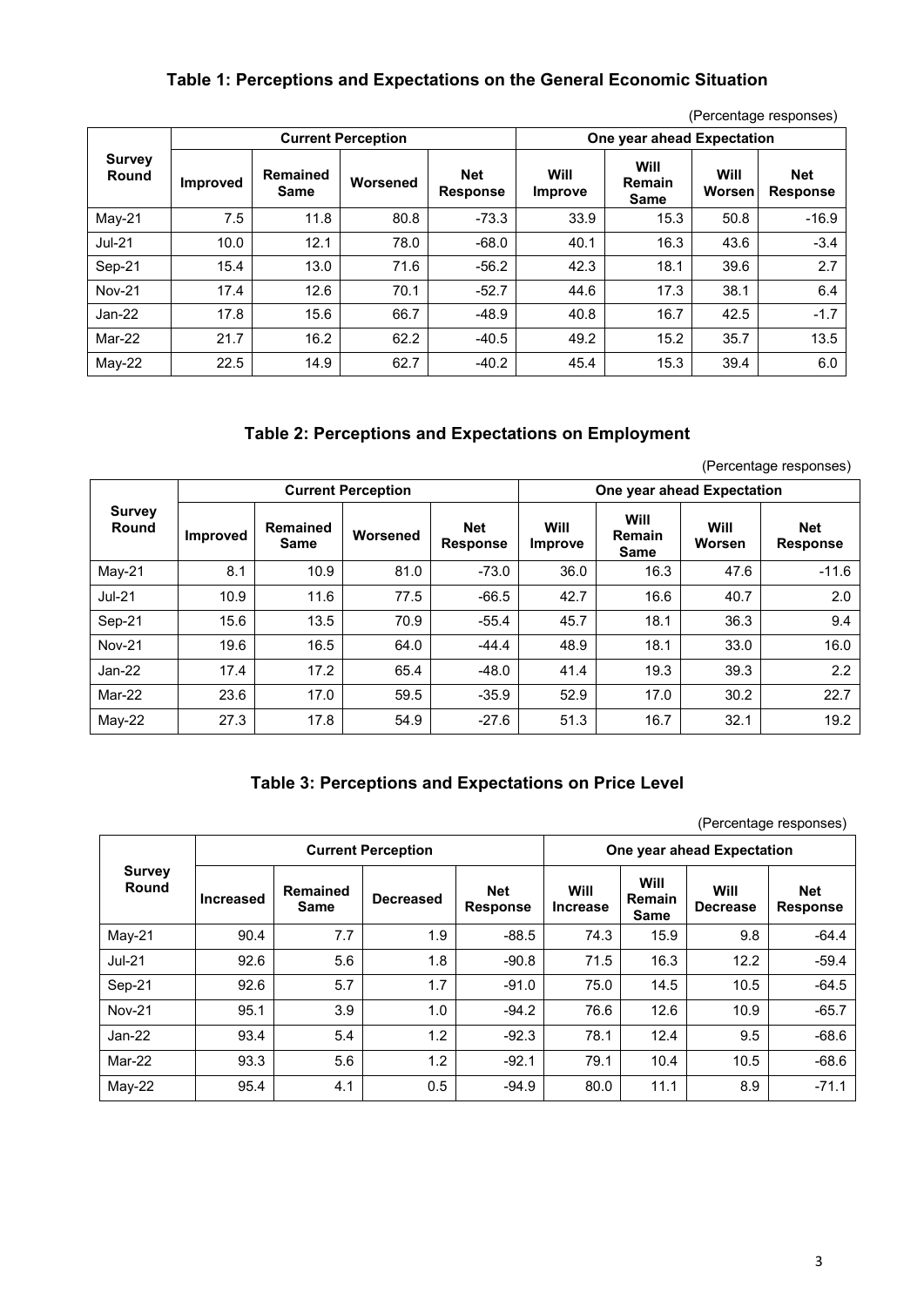### **Table 4: Perceptions and Expectations on Rate of Change in Price Level (Inflation)\***

| <b>Survey</b><br>Round |                  |                  | <b>Current Perception</b> | One year ahead Expectation    |                                |                               |                                |                               |
|------------------------|------------------|------------------|---------------------------|-------------------------------|--------------------------------|-------------------------------|--------------------------------|-------------------------------|
|                        | <b>Increased</b> | Remained<br>Same | <b>Decreased</b>          | <b>Net</b><br><b>Response</b> | <b>Will</b><br><b>Increase</b> | Will<br><b>Remain</b><br>Same | <b>Will</b><br><b>Decrease</b> | <b>Net</b><br><b>Response</b> |
| May-21                 | 86.4             | 11.1             | 2.5                       | $-84.0$                       | 80.1                           | 15.9                          | 4.0                            | $-76.1$                       |
| <b>Jul-21</b>          | 87.6             | 10.4             | 2.0                       | $-85.6$                       | 79.8                           | 15.9                          | 4.3                            | $-75.5$                       |
| Sep-21                 | 88.2             | 9.0              | 2.9                       | $-85.3$                       | 82.9                           | 12.9                          | 4.3                            | $-78.6$                       |
| <b>Nov-21</b>          | 90.6             | 7.1              | 2.3                       | $-88.4$                       | 82.4                           | 13.2                          | 4.4                            | $-78.0$                       |
| $Jan-22$               | 88.1             | 8.7              | 3.2                       | $-84.9$                       | 81.7                           | 13.5                          | 4.7                            | $-77.0$                       |
| Mar-22                 | 88.5             | 9.3              | 2.2                       | $-86.2$                       | 83.9                           | 12.4                          | 3.7                            | $-80.2$                       |
| May-22                 | 91.3             | 7.0              | 1.7                       | $-89.7$                       | 81.7                           | 14.2                          | 4.1                            | $-77.6$                       |

(Percentage responses)

\*Applicable only for those respondents who felt price has increased/price will increase.

#### **Table 5: Perceptions and Expectations on Income**

|                        |                  |                         |                           |                               |                            |                        | (Percentage responses)  |                               |  |
|------------------------|------------------|-------------------------|---------------------------|-------------------------------|----------------------------|------------------------|-------------------------|-------------------------------|--|
| <b>Survey</b><br>Round |                  |                         | <b>Current Perception</b> |                               | One year ahead Expectation |                        |                         |                               |  |
|                        | <b>Increased</b> | <b>Remained</b><br>Same | <b>Decreased</b>          | <b>Net</b><br><b>Response</b> | Will<br><b>Increase</b>    | Will<br>Remain<br>Same | Will<br><b>Decrease</b> | <b>Net</b><br><b>Response</b> |  |
| May-21                 | 10.1             | 32.5                    | 57.4                      | $-47.3$                       | 44.1                       | 40.9                   | 15.0                    | 29.1                          |  |
| $Jul-21$               | 8.0              | 27.2                    | 64.9                      | $-56.9$                       | 45.7                       | 40.3                   | 14.1                    | 31.6                          |  |
| Sep-21                 | 11.2             | 31.5                    | 57.3                      | $-46.1$                       | 45.4                       | 41.8                   | 12.8                    | 32.6                          |  |
| <b>Nov-21</b>          | 13.0             | 36.0                    | 51.0                      | $-38.1$                       | 47.9                       | 40.8                   | 11.3                    | 36.6                          |  |
| $Jan-22$               | 12.3             | 38.0                    | 49.7                      | $-37.4$                       | 43.2                       | 42.5                   | 14.3                    | 29.0                          |  |
| Mar-22                 | 16.0             | 42.1                    | 42.0                      | $-26.0$                       | 52.9                       | 38.5                   | 8.6                     | 44.3                          |  |
| May-22                 | 17.6             | 46.0                    | 36.4                      | $-18.9$                       | 52.4                       | 39.2                   | 8.4                     | 44.0                          |  |

#### **Table 6: Perceptions and Expectations on Spending**

(Percentage responses)

| <b>Survey</b><br><b>Round</b> |                  |                         | <b>Current Perception</b> | One year ahead Expectation    |                         |                               |                         |                               |
|-------------------------------|------------------|-------------------------|---------------------------|-------------------------------|-------------------------|-------------------------------|-------------------------|-------------------------------|
|                               | <b>Increased</b> | <b>Remained</b><br>Same | <b>Decreased</b>          | <b>Net</b><br><b>Response</b> | Will<br><b>Increase</b> | Will<br><b>Remain</b><br>Same | Will<br><b>Decrease</b> | <b>Net</b><br><b>Response</b> |
| $May-21$                      | 50.5             | 29.8                    | 19.7                      | 30.8                          | 61.5                    | 29.1                          | 9.4                     | 52.0                          |
| <b>Jul-21</b>                 | 51.5             | 27.0                    | 21.6                      | 29.9                          | 62.7                    | 27.8                          | 9.5                     | 53.1                          |
| Sep-21                        | 58.3             | 25.4                    | 16.3                      | 42.0                          | 66.0                    | 26.7                          | 7.3                     | 58.8                          |
| <b>Nov-21</b>                 | 62.2             | 22.1                    | 15.8                      | 46.4                          | 66.4                    | 25.7                          | 8.0                     | 58.4                          |
| $Jan-22$                      | 61.7             | 24.9                    | 13.3                      | 48.4                          | 64.4                    | 26.9                          | 8.7                     | 55.8                          |
| Mar-22                        | 64.1             | 24.8                    | 11.1                      | 53.0                          | 70.4                    | 23.2                          | 6.4                     | 64.1                          |
| May-22                        | 69.4             | 22.1                    | 8.5                       | 60.9                          | 72.5                    | 21.7                          | 5.8                     | 66.7                          |